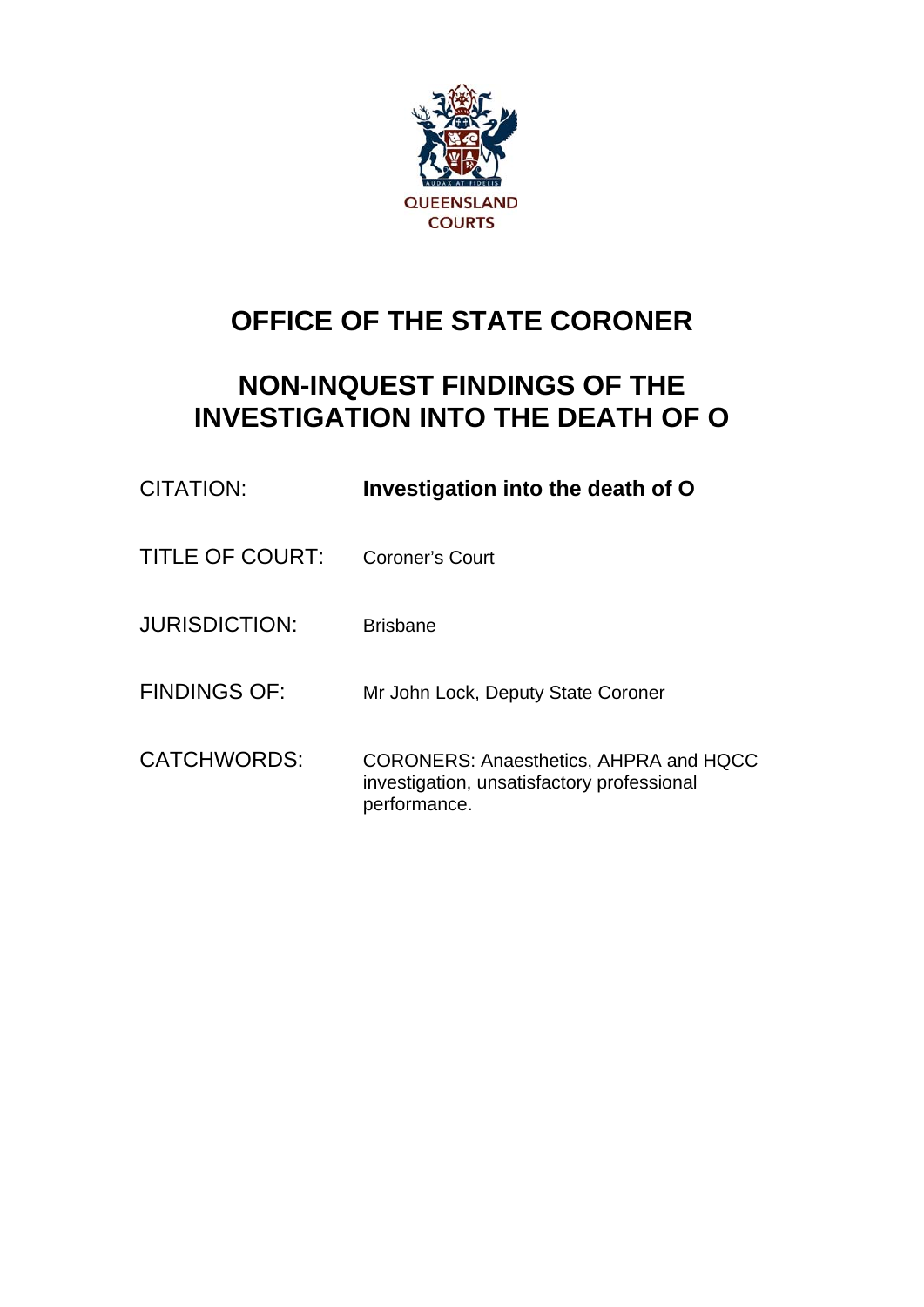## *Introduction*

O was an 82 year old man who underwent surgery at Redcliffe Hospital for internal fixation of his fractured right ankle on 11 May 2011. In the course of the operation there was a peri-operative cardiac arrest from which he was successfully resuscitated but from which he never regained consciousness. He was declared deceased on 16 May 2011. Prior to the surgery, there was some monitoring of O's heart, which showed atrial fibrillation.

A Root Cause Analysis (RCA) was commissioned by the hospital but stopped due to a blameworthy event being identified. A number of allegations were made against Dr H, the anesthetist for the surgery. The allegations were that:

- Dr H failed to identify that O's vital signs had deteriorated to the extent emergency intervention was required.
- Dr H failed to intubate O in order to ensure adequate ventilation and failed to take advice from clinical staff in this regard.
- Dr H directed nursing staff not to push the emergency button that would have summonsed medical assistance to deal with the emergency.
- As a result of Dr H's actions and/or departure from normal practices, O was placed on life support systems and later died when those systems were removed.

## *Report to the Coroner*

O's death was reported to the coroner on 16 May 2011. It was evident from the start that the actions of the anesthetist were of considerable concern. The allegations against the anesthetist were that during the operation he failed to identify that the patient's vital signs had deteriorated to the extent emergency intervention was required. It was further alleged that the anesthetist failed to intubate the patient in order to ensure adequate ventilation and failed to take advice from clinical staff in this regard. It was further alleged that the anesthetist directed nursing staff not to push the emergency button that would have summonsed for medical assistance to deal with the patient emergency. It was considered that as a result of his actions there was a departure from normal practices.

The hospital immediately referred the allegations to the Queensland Health Ethical Standards Unit. Further reports were made to the Australian Health Practitioner Regulation Authority (AHPRA) and the Health Quality Complaints Commission. The hospital was also reviewing other matters where patients had died or suffered permanent injuries as a result of alleged improper treatment by the anesthetist.

Two of those deaths were previously the subject of reports to the Office of the State Coroner, and assistance was given to the investigation by providing details of those reported deaths including autopsy results.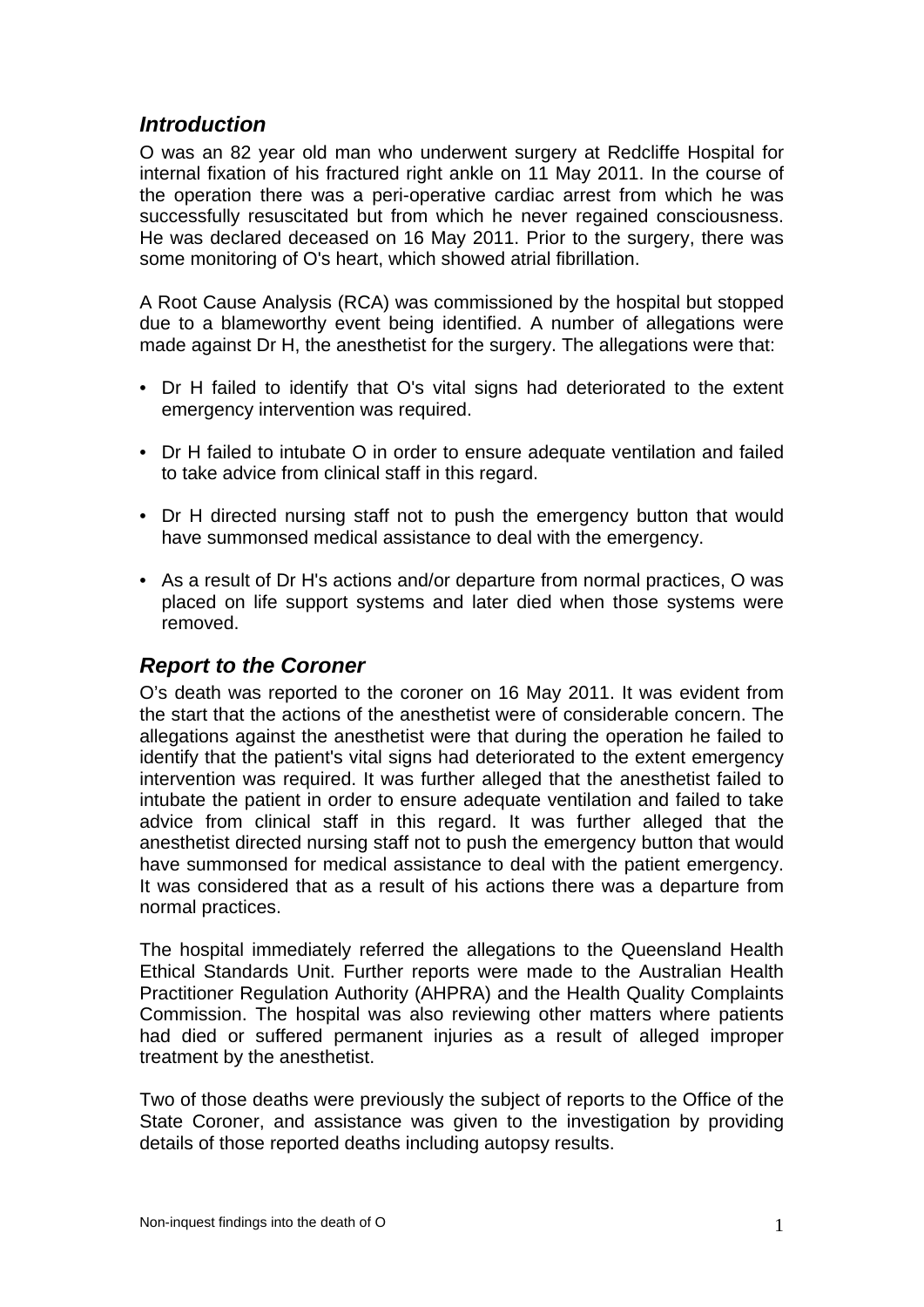Dr H was suspended by Queensland Health on 20 May 2011 with his employment terminated in 2013. Conditions were imposed under the immediate action provisions of the National Law on 10 June 2011.

Dr H sought review of the conditions through QCAT on 29 July 2011 however those proceedings were ongoing in 2014. He had not practiced for two years since the imposition of conditions on his registration.

## *Autopsy Examination*

The coroner ordered an autopsy examination.

The cause of death was hypoxic-ischaemic encephalopathy due to cardiac arrest as a result of a fractured right fibula (surgically treated).

The autopsy found evidence of significant hypoxic brain injury.

Other significant findings included the presence of pulmonary embolism and deep vein thrombosis. Predisposing factors for the presence of this condition may have included the immobility consequent upon breaking his right leg as well as a plaster on the leg decreasing the ability for blood to flow through the leg veins.

The heart was also heavy and dilated. The coronary arteries showed moderate coronary atherosclerosis (narrowing of the arteries to the heart). Both of these conditions may be sufficient to precipitate abnormal heart rhythms, loss of output and cardiac arrest.

The forensic pathologist considered in his summary that the precipitating event for the hypoxic ischaemic encephalopathy was a cardiac arrest, which occurred in the perioperative period some five days prior to death. The cause for the cardiac arrest was obscure with the two major possibilities including pulmonary embolism and a primal abnormal heart rhythm. There was no way of categorically deciding which of these two possibilities had caused the cardiac arrest. However, it was overwhelmingly likely that, had he not fallen and broken his leg, then he would not have passed away when he did. In this sense, then, whether mediated through pulmonary embolism or cardiomyopathy, the underlying cause of death was his fractured lower fibula. A pulmonary embolus may have contributed directly by occurring at the time of cardiac arrest. The pathological features were consistent with this timeframe. However, it was also possible that, during surgery, his diseased heart may have been predisposed into going into an abnormal rhythm precipitating hypertension and progressing to cardiac arrest.

The pathologist noted that it was tempting to ascribe the perioperative event of pulmonary embolism given that it is a traumatic finding associated with focal pulmonary infarction. However, he had reservations about this in that the clinical progress appears to have been a gradual evolution over 30 to 45 min of hypertension associated with abnormally slow heart rhythm, which was described as possibly representing atrial flutter. There was then the onset of pulseless electrical activity. A catastrophic pulmonary embolism may be more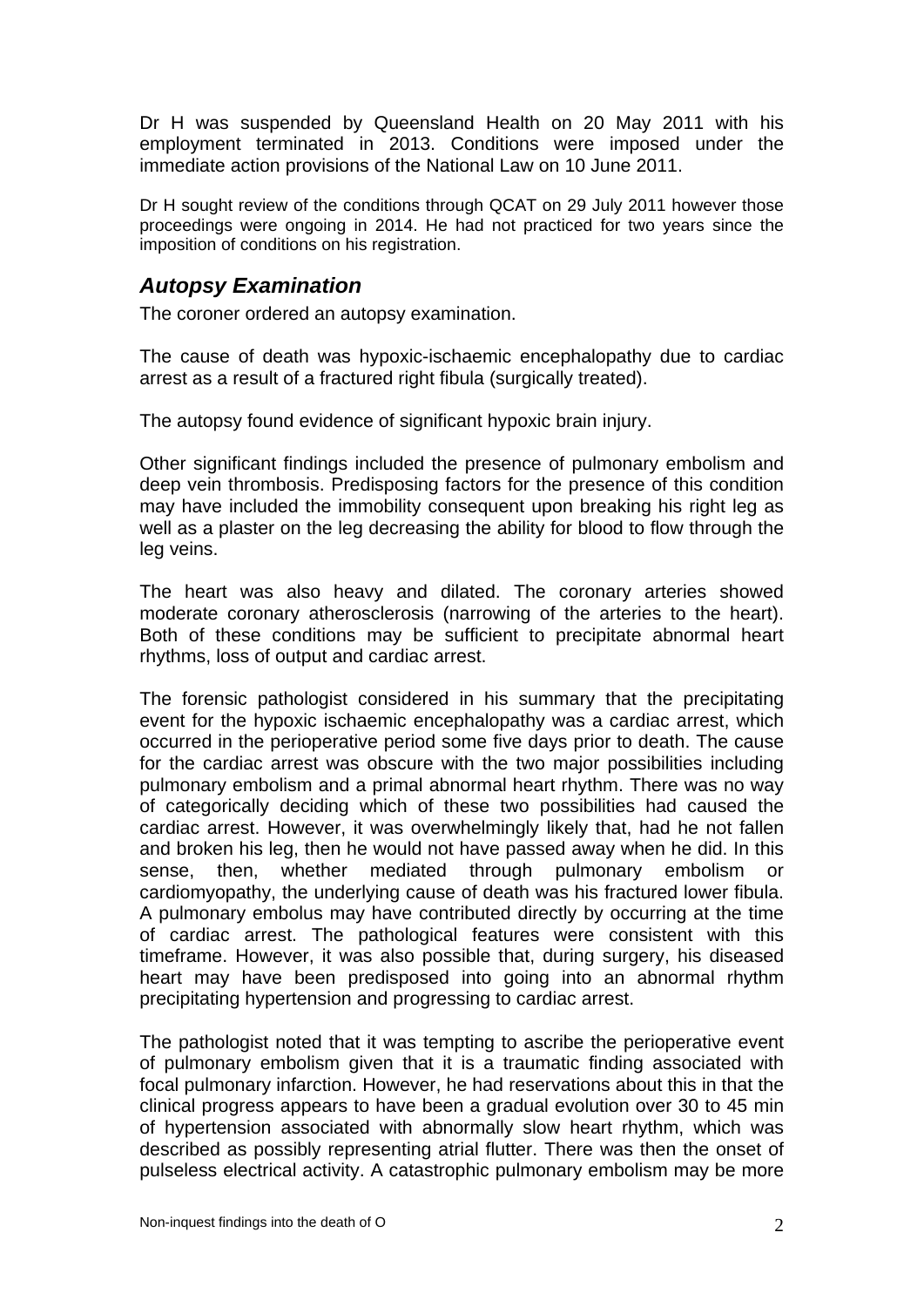expected to be associated with his sudden onset of hypertension tachycardia or if particularly severe, the onset of pulseless electrical activity. The pathologist considered that it was entirely possible that the perioperative event may have had its basis as a primary cardiac phenomenon in an elderly man with cardiomyopathy in the context of anesthesia.

The autopsy found a markedly enlarged and heavy heart, which was dilated and there was associated moderate coronary artery disease. The clinical data appeared to be more consistent with a primary cardiac event occurring at a critical time. He considered therefore that cardiomyopathy played the more significant role in the perioperative event leading up to cardiac arrest. However, both could probably have contributed to his death.

## *Review by Clinical Forensic Medicine Unit (CFMU)*

The CFMU were requested to advise the coroner in relation to O's care as it directly related to his pre-operative assessment as other issues relating to his decline in the peri-operative period were being managed by AHPRA.

Dr Griffin advised that O fell at home and fractured his ankle. His initial assessment included eliciting reasons for his fall as well as diagnosing the fracture. This initial assessment was thorough and identified specific risk factors and excluded significant intracranial trauma. He was admitted initially under a cardiologist to exclude a rhythm disturbance of the heart as a cause. Monitoring revealed occasional 'pauses' or missed/delayed heart beats. These were asymptomatic and thought to be related to the medication Bisoprolol (a known side effect) and this medication was titrated down.

O initially requested no surgical intervention. He was assessed by the Orthogeriatric Medical registrar (a training physician who manages clinical problems for orthopedic patients) on 6 May. He assessed him for his current medical problems but in the light of no surgical intervention. That is, this would not be considered a pre-operative assessment.

On the 7 May, O was seen by an orthopedic registrar who indicated O had changed his mind regarding an operation and now requested surgery. A note from Dr Aubrey (an orthopedic doctor) requested an anesthetic review prior to the operation. Dr Aubrey is the doctor who signed the consent form. All patients should be reviewed by an anesthetist prior to any operation, particularly those with medical complaints of any description.

An entry on the 9 May asks for an anesthetic review that day in view of surgery on the 11 May.

On the 10 May, there is an entry by Dr H on the front of the Anesthetic Record that records his medical history. This assessment does not include his airway assessment, neck movement assessment, risk assessment or instructions regarding medication. There is a space on the form for consent, risks and when fasting should be started that are also not completed.

A pre-operative assessment was performed by the anesthetist but is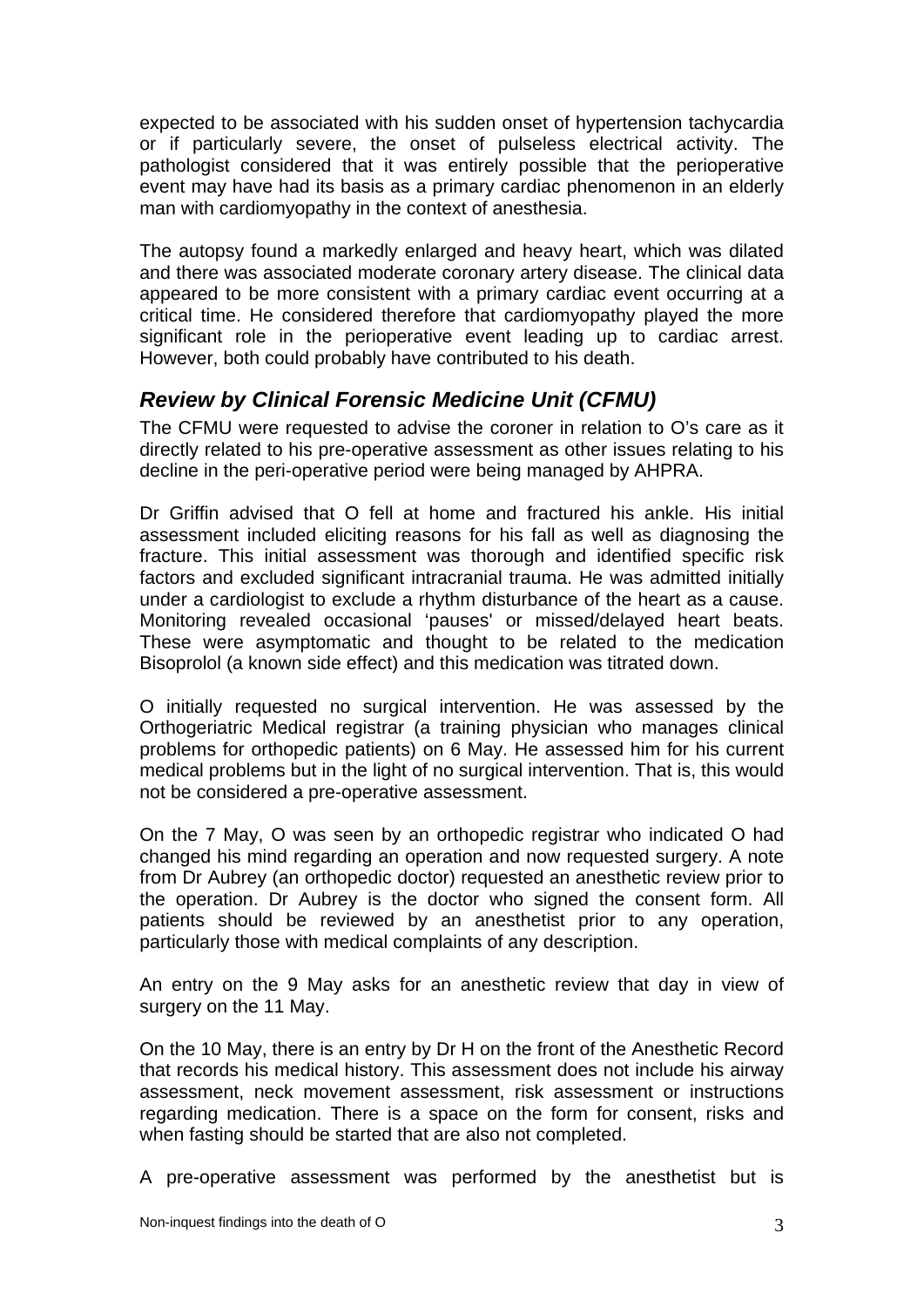incomplete. It does demonstrate knowledge of O's medical conditions but is incomplete in terms of a full anesthetic assessment.

## *AHPRA investigation*

AHPRA commenced an investigation in relation to Dr H's conduct in relation to this death and other patients.

AHPRA obtained a peer opinion report in regard to Dr H's performance with respect to O's treatment at Redcliffe Hospital.

On 16 January 2014, the Queensland Medical Interim Notifications Group of the Medical Board of Australia (the Committee) considered the investigator's report and decided there was sufficient evidence on which to form a reasonable belief that the practitioner's performance amounted to unsatisfactory professional performance, in that he did not obtain appropriate assistance in a timely manner to address the clinical deterioration of patients, including the case of O.

## *Expert Opinion*

An expert opinion was obtained from a consultant anesthetist, Dr Martin Wakefield. His opinion included:

- 1. Dr H did not have an appropriate appreciation of the deteriorating condition of O during his surgery and did not respond to the evolving crisis in a timely manner. Dr H should have been more aggressive in his management of the developing hypotension, hypoxia and hypercarbia. He should have obtained assistance earlier as it was very difficult for one person to adequately deal with the crisis that was developing.
- 2. The pre-operative assessment done on O and Dr H's own notes on the case indicate that he recognized there were significant cardiac issues relating to this case. With this in mind Dr H should have been more aware and more proactive in treating the developing hypotension.
- 3. Dr H had responded to the allegations of sub-standard management and underwent remedial courses as advised. Whether these courses changed/improved his practice in crisis management or improved his nontechnical skills was hard to judge.

## *Decision of AHPRA*

The committee was of the opinion that some form of conditions may be appropriate to deal with the performance issues identified in the investigation. Accordingly, the committee required Dr H to undergo a performance assessment.

The assessors were of the opinion that the performance of Dr H was below the standard that is expected of the practitioner's peers or the public.

On 20 March 2014, the Medical Board of Australia decided to accept a